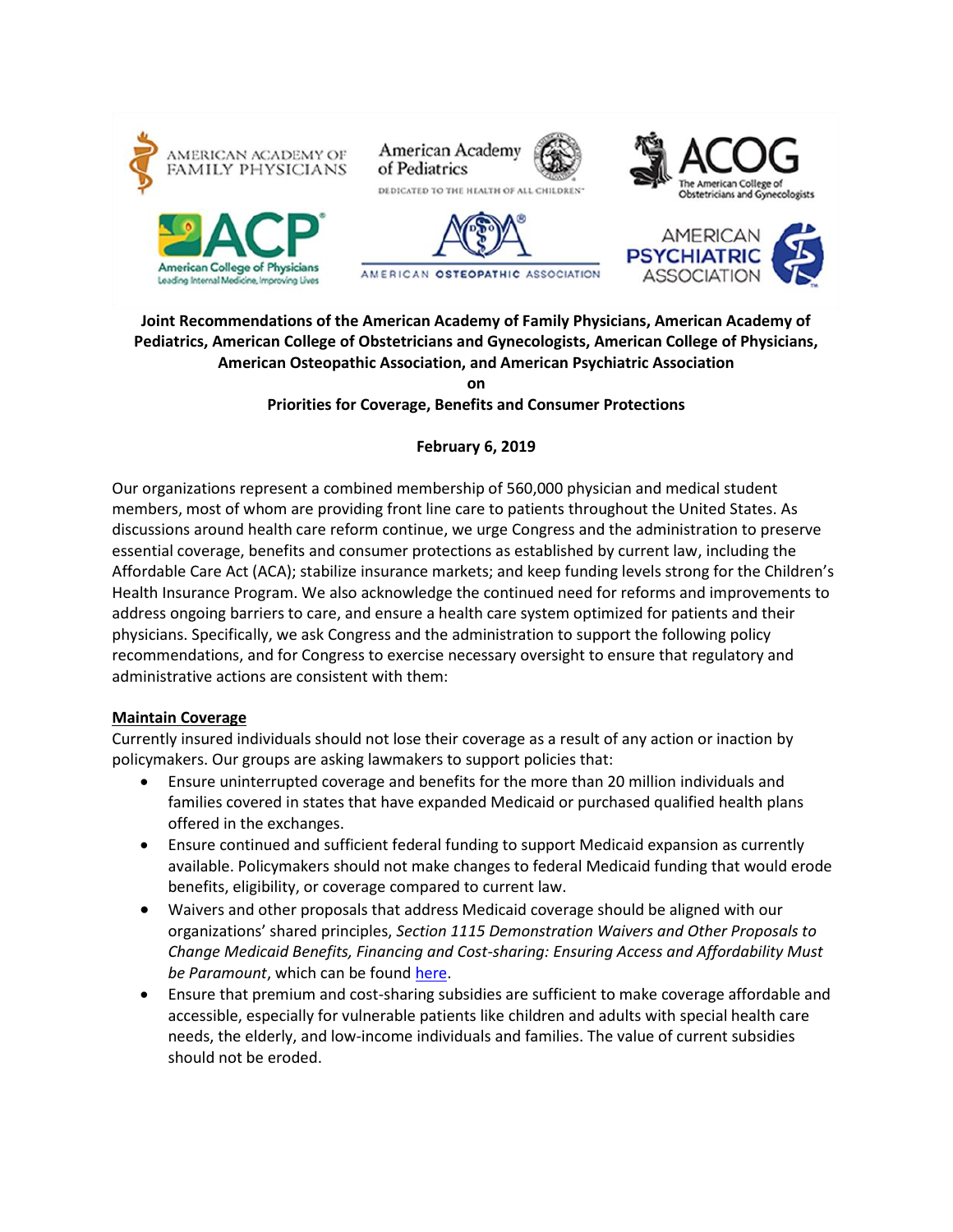Keep funding levels for the Children's Health Insurance Program (CHIP) strong, including contingency funds for states that experience funding shortfalls, and expand awareness of CHIP to eligible families through outreach and enrollment grants.

# **Protect Patient-Centered Insurance Reforms**

Preserve current coverage of essential benefits, as well as consumer and benefit protections by supporting policies that:

- Ensure that children, adolescents, and adults with preexisting conditions cannot be denied coverage, be charged higher premiums, or be subject to cancellation. This should continue to be the case even in cases when coverage has not been continuous.
- Continue to prohibit insurers from establishing annual and lifetime caps on benefits for children, adolescents, and adults, and from charging higher premiums based on gender.
- Continue to ensure that all health plans provide evidence-based, essential benefits including coverage for physician and hospital services and prescriptions; mental health and substance use disorder treatment; preventive services at no out-of-pocket cost to insured individuals, children, and families, including contraception and other women's preventive services; and maternity care.
- Continue to make prescription drugs more affordable for patients enrolled in Medicare by allowing the current law phase-out of the Medicare Part D "donut hole" to continue.

Congress should be prepared to act to ensure continuation of the above coverage and patient-centered insurance reforms in response to any legal action that could cause these, and other essential current law protections, to be overturned or weakened.

#### **Insurance Market Stabilization**

 $\overline{a}$ 

The health insurance marketplace remains unstable in many parts of the country. Several insurers have exited from the exchange markets in recent years and those who remain are evaluating the stability of the markets to determine future participation. Numerous studies highlight consumer inability to afford health insurance. For consumers, costs continue to rise, forcing difficult decisions regarding how many family resources to devote to health. The Health Care Cost Institute reported that, in 2016, consumer out-of-pocket (OOP) spending per person increased, even while growing more slowly than total spending.<sup>1</sup> This slowdown in the rate of OOP spending masked the underlying issue – that prices continue to rise at an unsustainable rate.<sup>2</sup> Prices are too high and costs for consumers are rising.

Our organizations adopt the following principles for federal stabilization of state health insurance markets:

 Ensure that premium and cost-sharing subsidies are sufficient to make coverage affordable and accessible, especially for vulnerable patients, like children and adults with special health care needs, older adults, and low-income individuals and families.

<sup>1</sup> <http://www.healthcostinstitute.org/report/2016-health-care-cost-utilization-report/>

 $2$  HCCI Reports that total spending per person grew at a faster rate than prior years, with 4.6% growth in 2016 compared to 4.1% growth in 2015. These spikes follow 2 years of sub-3% growth from 2012 to 2014. Spending growth in each year from 2012 to 2016 was almost entirely due to price increases, with particularly large increases in spending and price for administered drugs, emergency room (ER) visits, and surgical hospital admissions. Even with this overall cost increase, utilization of most health care services remained unchanged or declined, both yearover-year and over the 2012-2016 period. Se[e http://www.healthcostinstitute.org/report/2016-health-care-cost](http://www.healthcostinstitute.org/report/2016-health-care-cost-utilization-report/)[utilization-report/.](http://www.healthcostinstitute.org/report/2016-health-care-cost-utilization-report/)